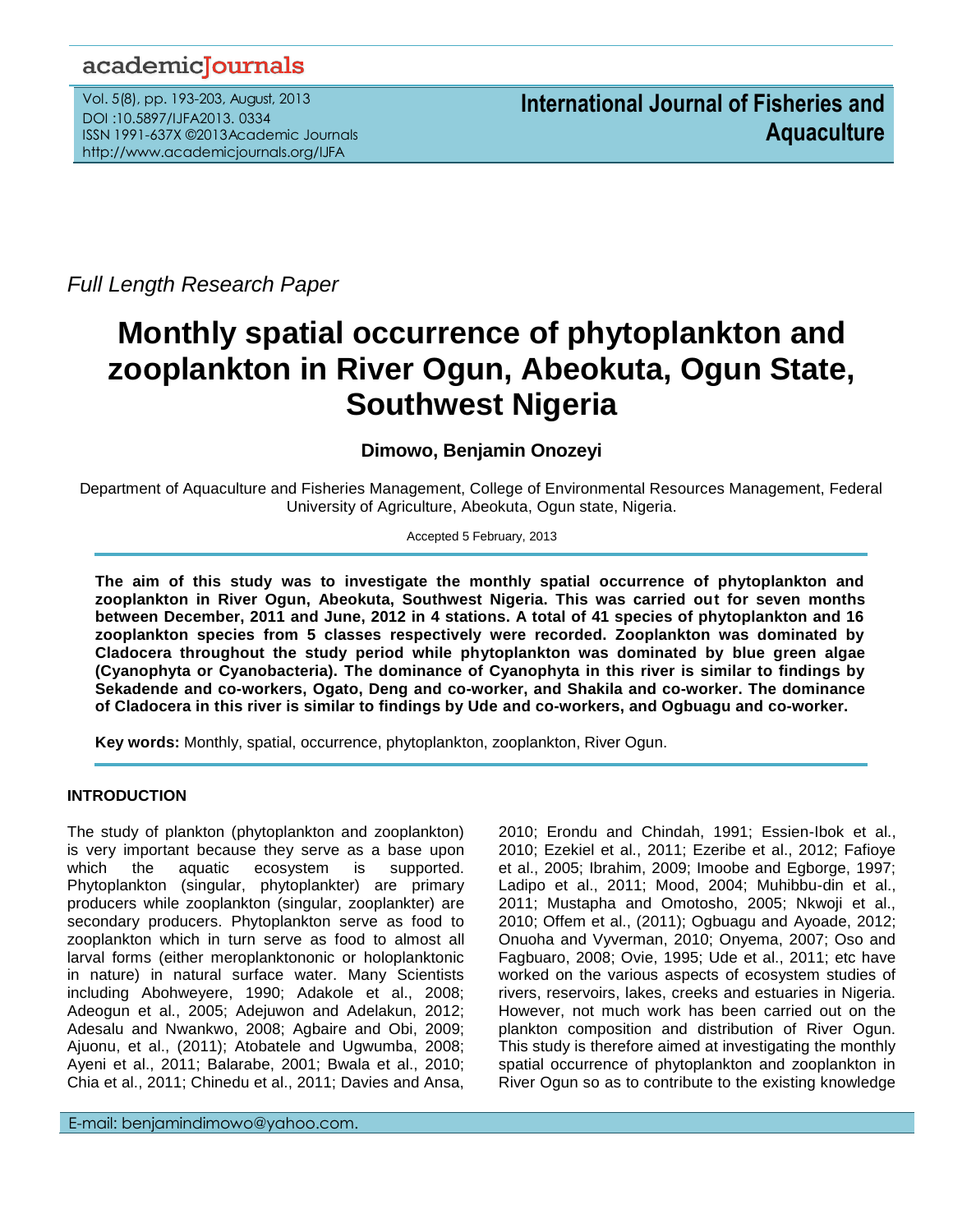

**Figure 1.** Map of River Ogun showing the sampling stations. Source: Google Maps, 2012.

on plankton ecology and distribution.

#### **MATERIALS AND METHODS**

#### **Study area**

Ogun State is a state in South-western Nigeria. It borders Lagos State to the South, Oyo and Osun states to the North, Ondo State to the east and the republic of Benin to the west. Abeokuta is the capital and largest city in the state (NBS, 2012).

#### **Geography of the River**

River Ogun (Figure 1) is one of the main rivers in the southwestern part of Nigeria with a total area of 22.4  $km^2$  and a fairly large flow

of about 393 m<sup>3</sup>sec G1 during the wet season (Oketola et al., 2006). It has coordinates of 3°28''E and 8°41''N from its source in Oyo state to 3°25''E and 6°35''N in Lagos where it enters the Lagos lagoon (Ayoade et al., 2004). There are two seasons in Ogun river basin. The dry season starts from November and ends in March while the wet season starts from April and ends in October. Mean annual rainfall ranges from 900 mm in the north to 2000 mm towards the south. The estimates of total annual potential evapotranspiration have been put between 1600 and 1900 mm (Bhattacharya and Bolaji, 2010). The water is used for agriculture, transportation, human consumption, various industrial activities and domestic purposes (Ayoade et al., 2004; Oketola et al., 2006). It also serves as a raw water supply to the Ogun state water corporation which treats it before dispensing it to the public. Along its course, it constantly receives effluents from breweries, slaughterhouses, dyeing industries, tanneries and domestic wastewater before finally discharging to Lagos lagoon (Ayoade et al., 2004; Oketola et al., 2006). A 100 km<sup>2</sup> area around River Ogun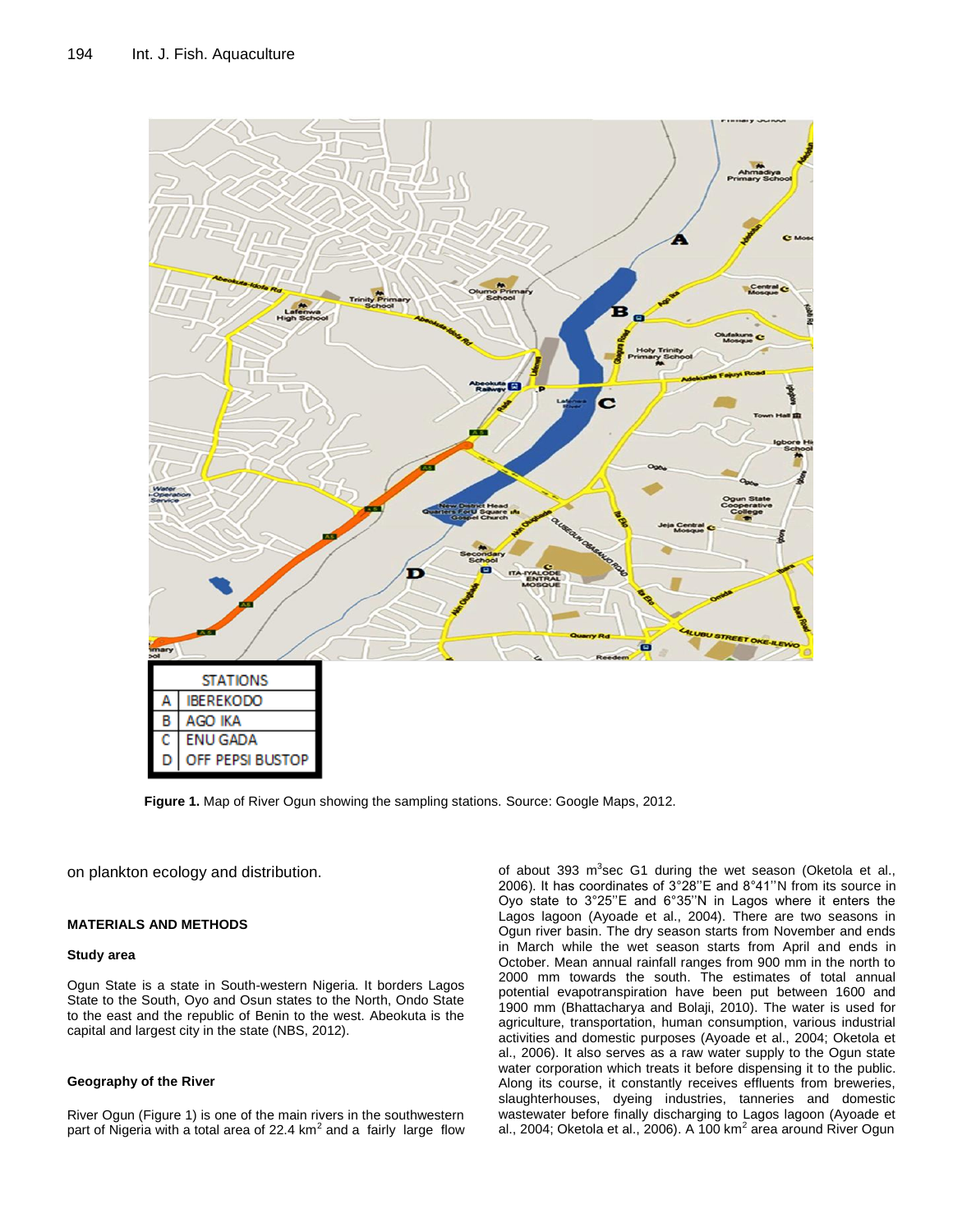has an approximate population of 3637013 (0.03637 persons per square meter) and an average elevation of 336 meters above the sea (Travel Journals, 2012).

#### **Experimentation**

Water samples for physico-chemical and plankton analyses were collected monthly for seven consecutive months (December 2011 to June 2012) at the four sampling stations. Plankton samples were collected using 55 µm mesh size standard plankton net by trawling horizontally and filling into air tight 120 ml well labeled plastic bottles. It was ensured that fixation and preservation of the samples with 4% formalin was done within 5 min of collection. The fixed samples were then taken to the laboratory for further analysis. In the laboratory, the samples were identified under the microscope using suitable keys such as Edmondson (1959) etc. Abundance was reported as number of cells or individuals per drop. pH, air temperature (°C), water temperature (°C), conductivity (µs/cm) and total dissolved solids (mg/L) were conducted *in-situ* with the use of HANNA Combo pH and EC multi meter Hi 98129 and Mercury-in-glass thermometer. Dissolved oxygen (mg/L), nitrate (mg/L), phosphate (mg/L), alkalinity (mg/l) and hardness (mg/L) were determined *ex-situ* using standard methods for examination of water (APHA, 1998).

#### **Plankton community structure analysis**

Three indices were used for Plankton Community Structure Analysis. These include:

1. Species diversity (Shannon and Weaver, (1949) and Simpson, (1949)

2. Species equitability or evenness (Pielou 1966)

3. Species richness (Margalef (1951) and Menhimick (1964)

Shannon and Weaver diversity index (1948): The Shannon and Weaver diversity index (Hs) is given by:

$$
Hs = \frac{N \log N - \sum Pi \text{ Log Pi}}{N}
$$

Where: Hs = Shannon and Weaver diversity Index;  $N = Total$ number of individuals in S species.

 $i =$  Counts denoting the ith species ranging from  $1 - n$ , and Pi = Proportion that the ith species represents in terms of numbers of individuals with respect to the total number of individuals in the sampling space as whole.

Simpsons dominance index (Ogbeibu, 1949): It is given by:

$$
C = \sum \left(\frac{n_i}{N}\right)^2
$$

Where:  $C =$  Simpsons dominance index;  $n_i =$  Total number of organisms of a particular species;

N = Total number of organisms of all species; Pielou species equitability or evenness index (1966): It is given by:

$$
j = \frac{Hs}{Log_2S}
$$

Where:  $i =$  Equitability index; Hs = Shannon Weaver's index, and S = Number of species in a population.

Margalef Species Richness Index (d) (1951): The Species richness index (d) was used to evaluate the community structure.

$$
d = \frac{S-1}{\ln N}
$$

Where: d = Species richness index; S = Number of species in a population, and  $N = Total$  number of individuals in S species. Menhinick's Index: it is given by:

$$
D = \frac{S}{(N) \frac{1}{2}}
$$

Where:  $D =$  Menhinick's Index;  $S =$  Number of species in a population, and  $N = Total$  number of individuals in S species.

#### **RESULTS**

The result of the physico-chemical parameters is shown in Table 1 while results of phytoplankton and zooplankton composition are shown in Tables 2 and 3. A total of 41 genera of phytoplankton from 5 classes and 16 zooplankton genera from 5 classes were recorded during the studies. The percentage distribution of phytoplankton and zooplankton classes at all the stations are shown in Figures 2, 3, 4, 5, 6, 7, 8 and 9. Generally, Cyanophyta and Cladocera which are phytoplankton and zooplankton classes were dominant throughout the study period.

#### **Physicochemical parameters**

Water temperature ranged between 26°C (Station A in December, 2011) and 39.3°C (Station C in May, 2012). Dissolved oxygen ranged between 1.2 mg/l (Stations B and C in January, 2012) and 9 mg/l (Station A in May, 2012). Conductivity ranged between 76 µs/cm (Station A in February, 2012) and 276 µs/cm (Station B in June, 2012). TDS was between the values of 38 ppm (Station A in February, 2012) and 138 ppm (Station B in June, 2012). Transparency values ranged between 20 cm (Station A in June 2012) and 102.5 cm (Station A in March, 2012). Alkalinity concentrations ranged between 1 mg CaCO<sub>3</sub>/L (Station A in December, 2011) and 18 mg  $CaCO<sub>3</sub>/L$  (Stations A, B and C in April, 2012). Hardness concentrations also ranged between 32 mg  $CaCO<sub>3</sub>/L$ (Station A in March, 2012) and 244 mg  $CaCO<sub>3</sub>/L$  (Station A in April, 2012). Furthermore, Hydrogen ion concentration (pH) values ranged between 7.19 (Station B in January, 2012) and 9.46 (Station A in December, 2011). Nitrates concentration also ranged between 0.36 mg/L (Station C in December, 2011) and 135.61mg/L (Station A in June, 2012). Phosphate concentrations ranged from 0.01 mg/L (Station A in February, 2012) and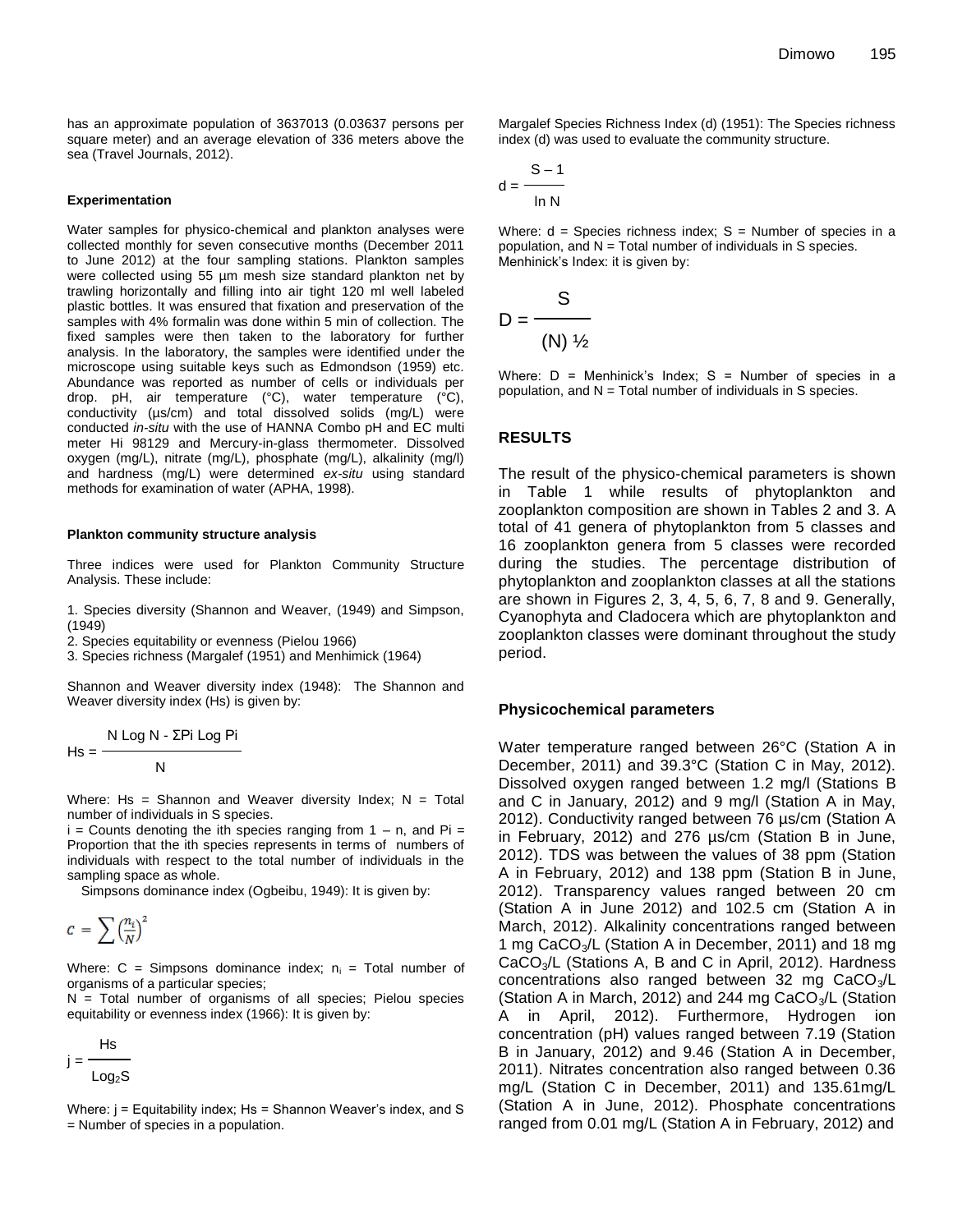| Date                   |       | December, 2011 |                    |       |       |       | January, 2012 |                |           |       | February, 2012 |        |       |            | <b>March, 2012</b> |       |
|------------------------|-------|----------------|--------------------|-------|-------|-------|---------------|----------------|-----------|-------|----------------|--------|-------|------------|--------------------|-------|
| <b>Station</b>         | A     | B              | C                  | D     | A     | В     | C             | D              | Α         | B     | C              | D      | Α     | в          | C                  | D     |
| Water temperature (°C) | 26    | 27             | 27                 | 28    | 28.3  | 30.5  | 30.4          | 30.9           | 29.5      | 30.1  | 31.1           | 30.6   | 29.9  | 29.9       | 30.1               | 30    |
| DO (mg/L)              | 3.25  | 2.6            | 3.15               | 2.45  | 3.5   | 1.2   | 1.2           | 5.2            | 5.5       | 3.2   | 1.9            | 2.7    | 5.5   | 2.5        | 4.1                | 4.8   |
| Conductivity (µcm)     | 163   | 184            | 180                | 195   | 89    | 147   | 137           | 152            | 76        | 111   | 103            | 106    | 78    | 118        | 95                 | 105   |
| TDS (ppm)              | 82    | 93             | 90                 | 98    | 43    | 74    | 67            | 75             | 38        | 54    | 50             | 53     | 42    | 58         | 47                 | 52    |
| Transparency (cm)      | 77    | 85             | 54                 | 75    | 90    | 80    | 60            | 50             | 85        | 57.5  | 77.5           | 50.75  | 102.5 | 35         | 65                 | 45    |
| Alkalinity             | 1     | 6              | $\overline{7}$     | 6     | 3.5   | 5     | 4             | 5              | 3         | 6     | 4              | 6      | 6     | 4          | 6                  | 4     |
| Hardness               | 52    | 56             | 52                 | 60    | 32    | 54    | 46            | 50             | 34        | 70    | 44             | 42     | 32    | 48         | 54                 | 194   |
| pH                     | 9.46  | 9.03           | 8.87               | 9.23  | 8.34  | 7.19  | 7.39          | 8.32           | 8.92      | 7.48  | 7.62           | 7.8    | 7.91  | 7.33       | 7.61               | 7.96  |
| Nitrate                |       | 0.45           | 0.36               | 0.54  | 4.9   | 1.72  | 0.91          | 1.27           | 1.63      | 5.08  | 2.18           | 1.45   | 43.9  | 60.49      | 66.34              | 61.46 |
| Phosphate              | 0.14  | 0.06           | 0.09               | 0.09  | 0.19  | 0.09  | 0.05          | 0.13           | 0.01      | 0.067 | 0.015          | 0.011  | 0.43  | 0.708      | 0.637              | 0.843 |
| Air temperature (°C)   | 29    | 24             | 24                 | 28    | 34    | 35    | 36            | 36             | 30        | 31    | 32             | 34     | 30    | 31         | 31                 | 32    |
|                        |       |                | <b>April, 2012</b> |       |       |       |               |                | May, 2012 |       |                |        |       | June, 2012 |                    |       |
|                        | Α     |                | B                  | С     | D     |       | Α             | B              | С         |       | D              | А      | B     |            | С                  | D     |
| Water temperature (°C) | 30.6  |                | 32.6               | 32.6  | 32.6  |       | 28.6          | 29.2           | 39.3      | 29.71 |                | 26.8   | 27    | 27.1       |                    | 26.6  |
| DO(mg/l)               | 7.5   |                | 5.8                | 6.3   | 6.6   |       | 9             | 6.7            | 7.2       |       | 8              | 7.8    | 3.1   | 7.1        |                    | 8.5   |
| Conductivity (µcm)     | 94    |                | 133                | 123   | 128   |       | 109           | 148            | 136       |       | 134.11         | 132    | 276   | 143        |                    | 160   |
| TDS (ppm)              | 47    |                | 66                 | 61    | 64    |       | 54            | 78             | 67        | 66.96 |                | 66     | 138   |            | 71                 | 80    |
| Transparency (cm)      | 82.5  |                | 55                 | 47.5  | 60    |       | 60            | 30             | 50        |       | 30             | 20     | 25    |            | 27.5               | 25    |
| Alkalinity             | 18    |                | 18                 | 18    | 17    |       | 3             | $\overline{7}$ | 4         |       | $\overline{7}$ | 5      | 6     |            | 5                  | 6     |
| Hardness               | 244   |                | 76                 | 50    | 50    |       | 42            | 58             | 62        |       | 62             | 44     | 104   |            | 54                 | 66    |
| pH                     | 8.96  |                | 7.65               | 7.9   | 8.16  |       | 8.39          | 7.9            | 8.02      |       | 8.23           | 8.58   | 8.6   |            | 8.91               | 8.8   |
| Nitrate                | 16.59 |                | 41.95              | 28.29 | 17.56 | 44.88 |               | 32.2           | 31.22     | 65.37 |                | 135.61 | 92.68 |            | 109.27             | 116.1 |
| Phosphate              | 0.179 |                | 0.332              | 0.108 | 0.143 | 0.081 |               | 0.09           | 0.161     | 0.108 |                | 0.43   | 0.35  | 0.323      |                    | 0.368 |
| Air Temperature (°C)   | 33    |                | 34                 | 35    | 31    |       | 30            | 32             | 31        | 31    |                | 29     | 27    |            | 29                 | 27    |

0.843 mg/L (Station D in March, 2012). Finally, air temperature ranged between 24°C (Stations B and C in December, 2011) and 36°C (Stations C and D in January, 2012)

#### **Phytoplankton community structure**

For the 4 stations studied in Table 2, diversity (S) ranged between 2 (Station B in December, 2011 and Station A in February, 2012) and 12 (Stations A and D in June, 2012). Abundance of cells per drop (N) of the samples was between 3 individuals per drop (Station A in February, 2012) and 37 individuals per drop (Stations A and D in June, 2012). Furthermore, the values for Shannon-Weaver Index (Hs) ranged between 0.24 (Station A in March, 2012) and 1.22 (Stations A and D in June, 2012). Menhinick Index (D) on the other hand ranged between 0.58 (Station B in December, 2011) and 2.46 (Station B in February, 2012). Margalef Index (d) values also ranged between 0.4 (Station B in December, 2011) and 3.34 (Station B in February). Pielou Equitability Index (j) values were between 0.15 (Station A in March, 2012) and 1.03 (Station B in December, 2011). Simpson's Dominance Index (C) also ranged between 0.09 (Station D in June, 2012) and 0.56 (Station A in February, 2012).

#### **Zooplankton community structure**

For the 4 stations studied in Table 3, diversity (S) ranged between 2 (Stations A and D in January, 2012; Station A in March, 2012 and Station A in April, 2012) and 8 (Station A in December, 2011). Abundance of individuals per drop (N) of the samples was between 5 individuals per drop (Station D in January, 2012; Station A in March, 2012 and Station A in May, 2012) and 29 individuals per drop (Stations C in December, 2011). Furthermore, the values for Shannon-Weaver Index (Hs) ranged between 0.5 (Station B in February, 2012) and 1.26 (Station C in December, 2011). Menhinick Index (D) on the other hand ranged between 0.82 (Station A in January, 2012) and 1.89 (Station A in December, 2011). Margalef Index (d) values also ranged between 0.56 (Station A in January, 2012) and 2.42 (Station A in December, 2011). Pielou Equitability Index (j) values were between 0.24 (Station D in March, 2012 and Station C in May, 2012) and 0.68 (Station A in January, 2012). Simpson's Dominance Index (C) also ranged between 0.16 (Station A in December, 2011) and 0.68 (Station D in January, 2012).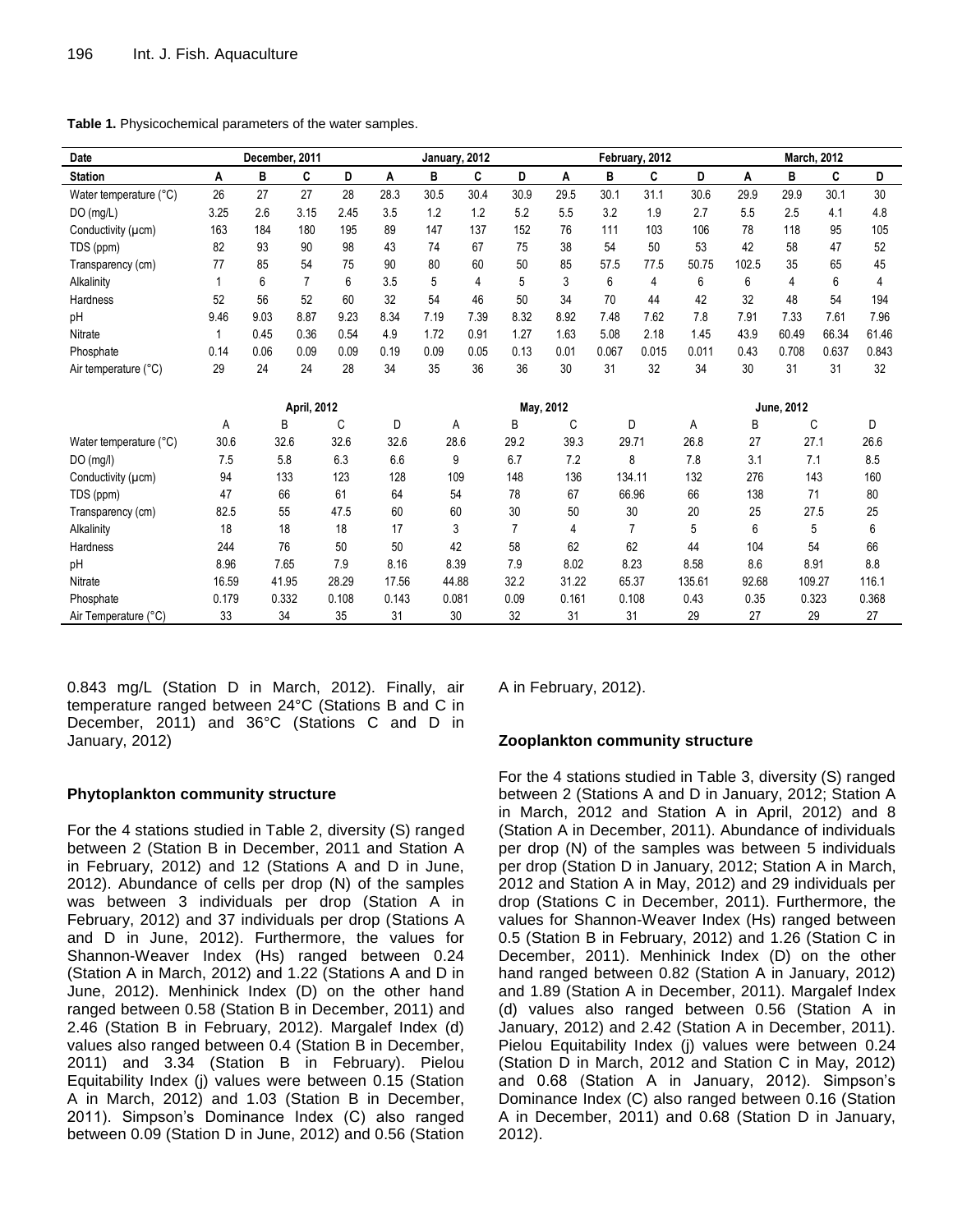| Date            | Dec, 2011      |              |                |                | Jan, 2012    |                |                |                |              | Feb, 2012<br><b>March, 2012</b> |                |                |                |                |              |                |              |                | <b>April, 2012</b> |                |                |                | May, 2012      |                |                |                | June, 2012     |                |
|-----------------|----------------|--------------|----------------|----------------|--------------|----------------|----------------|----------------|--------------|---------------------------------|----------------|----------------|----------------|----------------|--------------|----------------|--------------|----------------|--------------------|----------------|----------------|----------------|----------------|----------------|----------------|----------------|----------------|----------------|
| <b>Station</b>  | A              | B            | C              | D              | A            | в              | C              | D              | A            | B                               | C              | D              | A              | B              | C            | D              | A            | B              | C                  | D              | A              | B              | C              | D              | A              | B              | C              | D              |
| Euglenophyta    |                |              |                |                |              |                |                |                |              |                                 |                |                |                |                |              |                |              |                |                    |                |                |                |                |                |                |                |                |                |
| Phacus          | $\mathbf{0}$   | $\mathbf{0}$ | $\theta$       | 0              | $\mathbf{0}$ | 3              | $\overline{2}$ | $\mathbf 0$    | $\mathbf{0}$ | $\mathbf{0}$                    | $\mathbf{0}$   | $\mathbf{0}$   | $\mathbf{0}$   | $\mathbf{0}$   | $\mathbf{0}$ | $\mathbf 0$    | $\Omega$     | $\mathbf 0$    | $\mathbf 0$        | $\mathbf 0$    | $\mathbf{0}$   | 0              | $\mathbf{0}$   | $\Omega$       | $\mathbf{0}$   | $\mathbf 0$    | $\mathbf{0}$   | $\mathbf{0}$   |
| Euglena         | $\mathbf 0$    | 0            | $\mathbf{0}$   | $\mathbf{0}$   | $\mathbf{0}$ | $\overline{1}$ | 1              | $\mathbf 0$    | $\mathbf{0}$ | $\mathbf{0}$                    | $\overline{1}$ | 0              | $\mathbf{0}$   | $\mathbf 0$    | $\pmb{0}$    | 0              | $\mathbf{0}$ | $\mathbf{1}$   | $\overline{2}$     | $\mathbf{0}$   | $\mathbf{0}$   | 0              | $\mathbf{0}$   | $\Omega$       | 0              | $\mathbf 0$    | $\mathbf{0}$   | $\mathbf{0}$   |
| Menoidium       | $\mathbf 0$    | $\mathbf 0$  | $\mathbf{0}$   | 0              | $\mathbf 0$  | $\mathbf{0}$   | $\mathbf{0}$   | $\mathbf{0}$   | $\mathbf{0}$ |                                 | $\mathbf{0}$   | $\mathbf{0}$   | $\mathbf{0}$   | $\mathbf 0$    | $\mathbf 0$  | $\pmb{0}$      | $\Omega$     | $\theta$       | $\pmb{0}$          | $\mathbf{0}$   | $\mathbf 0$    | 0              | 0              | $\Omega$       | $\mathbf{0}$   | $\mathbf 0$    | $\mathbf{0}$   | $\mathbf{0}$   |
| Chlorophyta     |                |              |                |                |              |                |                |                |              |                                 |                |                |                |                |              |                |              |                |                    |                |                |                |                |                |                |                |                |                |
| Gonatoxygon     | $\mathbf 0$    | 0            | $\overline{2}$ | 1              | 0            | 0              | $\mathbf{0}$   | 0              | $\Omega$     | 0                               | 0              | $\Omega$       | $\Omega$       | $\Omega$       | 0            | 0              | $\Omega$     | 0              | $\mathbf{0}$       | $\Omega$       | 0              | 0              | $\mathbf{0}$   |                | 0              | $\Omega$       | 0              | 0              |
| Ankistrodesmus  | $\mathbf 0$    | 7            | $\mathbf{0}$   | 1              | 1            | 0              | 0              | 0              | $\mathbf{0}$ | 0                               | $\overline{2}$ | 0              |                | 0              | $\mathbf 0$  | 0              | $\theta$     | $\mathbf{0}$   | $\mathbf 0$        | $\mathbf 0$    | $\overline{2}$ | 0              | 1              | $\overline{2}$ | $\overline{c}$ | 3              | $\overline{4}$ | 3              |
| Closterium      | $\mathbf{0}$   | 0            | 7              | $\mathbf{1}$   | 0            | 3              | 0              | $\mathbf 0$    | 0            | 0                               | $\mathbf{0}$   | $\overline{2}$ | $\mathbf{0}$   | -1             | $\mathbf 0$  | 0              | $\theta$     | $\mathbf 0$    | $\mathbf 0$        | $\overline{2}$ | $\mathbf 0$    | 0              | $\overline{2}$ | $\mathbf{0}$   |                | $\mathbf{0}$   | 0              | $\mathbf 0$    |
| <b>Ulothrix</b> | $\mathbf{0}$   | $\mathbf{0}$ | $\mathbf 0$    | $\mathbf{0}$   | $\mathbf{0}$ | $\mathbf{0}$   | $\mathbf{0}$   | $\mathbf 0$    | $\mathbf{0}$ | 0                               | $\theta$       | $\mathbf{0}$   | $\mathbf{0}$   | $\Omega$       | $\mathbf{0}$ | 0              |              | $\mathbf 0$    | $\mathbf{0}$       | $\mathbf{0}$   | 0              | 0              | $\mathbf{0}$   | $\Omega$       | 0              | $\Omega$       | 0              | $\mathbf 0$    |
| Spirotaenia     | $\mathbf{0}$   | $\mathbf{0}$ | $\mathbf{0}$   | $\overline{2}$ | $\mathbf{0}$ | 3              | $\mathbf{0}$   | $\mathbf 0$    | $\mathbf{0}$ |                                 | $\mathbf{0}$   | $\theta$       | $\Omega$       | $\mathbf{0}$   | $\mathbf{0}$ | $\mathbf 0$    | $\Omega$     | $\theta$       | $\mathbf{0}$       | $\Omega$       | 3              | 0              | $\mathbf{0}$   | $\Omega$       | 0              | $\Omega$       | $\mathbf{0}$   | $\mathbf{0}$   |
| Penium          | $\mathbf 0$    | $\mathbf{0}$ | $\mathbf{0}$   | $\mathbf{1}$   | $\mathbf{0}$ | $\mathbf{0}$   | $\overline{2}$ | $\mathbf{0}$   | $\mathbf{0}$ | 3                               | $\mathbf{0}$   | $\Omega$       | $\mathbf{0}$   | $\mathbf{0}$   | $\mathbf{0}$ | $\mathbf 0$    | $\Omega$     | $\theta$       | $\mathbf{0}$       | $\Omega$       | $\theta$       | 0              | $\mathbf{0}$   |                | $\overline{2}$ | $\Omega$       | $\mathbf{0}$   | $\Omega$       |
| Pleurotaenium   | $\mathbf{0}$   | $\mathbf{0}$ | $\mathbf{0}$   | 0              | 1            | $\mathbf{0}$   | $\theta$       | $\mathbf 0$    | $\mathbf{0}$ | $\mathbf 0$                     | $\mathbf{0}$   | $\theta$       | $\mathbf{0}$   | $\mathbf{0}$   | $\mathbf 0$  | $\mathbf 0$    | $\mathbf{0}$ | $\overline{1}$ | $\mathbf 0$        | $\Omega$       | $\theta$       | 0              | $\mathbf{0}$   | $\Omega$       | $\mathbf{0}$   | $\mathbf{0}$   | $\mathbf{0}$   | $\Omega$       |
| Protococcus     | $\mathbf{0}$   | 0            | $\mathbf{0}$   | $\mathbf{0}$   | $\mathbf{0}$ | 5              | $\mathbf{0}$   | $\mathbf 0$    | $\mathbf{0}$ | 0                               | $\mathbf{0}$   | $\theta$       | $\mathbf{0}$   | $\mathbf{0}$   | $\mathbf{0}$ | $\overline{1}$ | $\Omega$     | $\mathbf{0}$   | $\mathbf{0}$       | $\Omega$       | $\theta$       | 0              | $\mathbf{0}$   | $\Omega$       | 3              | $\Omega$       | $\mathbf{0}$   | $\Omega$       |
| Spirogyra       | $\mathbf{0}$   | $\mathbf{0}$ | $\mathbf{0}$   | 0              | 0            | $\overline{1}$ | 1              | $\mathbf 0$    | $\mathbf{0}$ |                                 | $\mathbf{0}$   | $\mathbf{0}$   | $\mathbf{0}$   | $\Omega$       | $\mathbf{0}$ | 0              | $\Omega$     | $\mathbf{0}$   | $\mathbf{0}$       |                | $\mathbf{0}$   | 0              | 0              | $\Omega$       | 0              | $\Omega$       | 0              | $\Omega$       |
| Zygnema         | $\mathbf{0}$   | $\mathbf{0}$ | $\mathbf 0$    | 0              | 0            | $\mathbf{0}$   | 0              | $\mathbf 0$    | $\mathbf{0}$ | $\mathbf{0}$                    | $\mathbf{0}$   | $\mathbf{0}$   | $\mathbf{0}$   | $\mathbf{0}$   | $\mathbf{0}$ | $\mathbf 0$    | $\theta$     | $\pmb{0}$      | $\mathbf{0}$       | $\mathbf{0}$   |                | 0              | 0              | $\Omega$       | $\mathbf{0}$   |                | $\overline{2}$ | Δ              |
| Mougeotia       | $\mathbf 0$    | $\mathbf{0}$ | $\theta$       | 0              | 0            | $\mathbf{0}$   | 0              | $\mathbf 0$    | $\mathbf{0}$ | 0                               | $\theta$       | $\mathbf{0}$   | $\mathbf{0}$   | 0              | $\mathbf{0}$ | 0              | $\Omega$     | $\mathbf{0}$   | $\mathbf 0$        | $\mathbf{0}$   | $\mathbf 0$    | 1              | 0              | $\Omega$       | 0              | $\Omega$       | $\mathbf{0}$   | $\mathbf{0}$   |
| Netrium         | $\mathbf{0}$   | $\mathbf{0}$ | $\mathbf{0}$   | 0              | 0            | 0              | 0              | $\mathbf{0}$   | $\mathbf{0}$ | 0                               | 0              | $\mathbf{0}$   | $\mathbf{0}$   | 0              | $\mathbf{0}$ | 0              | $\Omega$     | $\mathbf{0}$   | 0                  | $\Omega$       | $\mathbf{0}$   | 0              | 0              |                | 0              | $\mathbf{0}$   | 0              | $\mathbf{0}$   |
| Tetraspora      | $\mathbf 0$    | 0            | $\mathbf 0$    | 0              | 0            | $\mathbf{0}$   | 0              | $\pmb{0}$      | 0            |                                 | 0              | $\mathbf{0}$   | $\overline{2}$ | 0              | $\mathbf 0$  | $\pmb{0}$      | 0            | $\pmb{0}$      | $\mathbf 0$        | $\mathbf 0$    | $\mathbf{0}$   | 0              | 0              | $\mathbf{0}$   | 0              | 0              | 0              | 0              |
| Closteriopsis   | $\mathbf{1}$   | 0            | $\mathbf{0}$   | 0              | 0            | 0              | $\mathbf{0}$   | $\mathbf 0$    | $\mathbf{0}$ |                                 | $\mathbf{0}$   | $\mathbf{0}$   | $\mathbf 0$    | $\mathbf{0}$   | $\mathbf{0}$ | 0              | $\mathbf{0}$ | $\mathbf 0$    | -1                 | $\mathbf{0}$   | $\overline{2}$ | 0              | $\mathbf{0}$   | $\mathbf 0$    | 0              |                | $\mathbf{0}$   | $\mathbf{0}$   |
| Chrysophyta     |                |              |                |                |              |                |                |                |              |                                 |                |                |                |                |              |                |              |                |                    |                |                |                |                |                |                |                |                |                |
| Pinnularia      | $\mathbf{3}$   | $\mathbf{0}$ | $\mathbf{0}$   | $\mathbf{0}$   | 0            | 0              |                | $\mathbf{0}$   | $\Omega$     | 0                               | $\mathbf{0}$   | $\mathbf{0}$   | $\mathbf{0}$   | $\Omega$       | $\mathbf 0$  | $\mathbf 0$    | $\Omega$     | $\mathbf{0}$   | $\mathbf{0}$       | $\Omega$       | $\mathbf{0}$   | 0              | 0              | $\Omega$       | $\mathbf{0}$   | $\Omega$       | 0              | $\mathbf{0}$   |
| Nitzchia        | $\overline{1}$ | $\mathbf{0}$ | 4              | $\mathbf{0}$   | $\mathbf{0}$ | $\mathbf{0}$   | $\theta$       | $\mathbf 0$    | $\mathbf{0}$ | $\mathbf 0$                     | $\mathbf{0}$   | $\theta$       | $\mathbf{0}$   | $\overline{2}$ | $\pmb{0}$    | $\pmb{0}$      | $\mathbf{0}$ | $\overline{4}$ | $\pmb{0}$          | $\overline{2}$ | 3              | 0              | 5              | 4              | 10             | 3              | $\overline{2}$ | 3              |
| Navicula        | $\mathbf{0}$   | 0            | $\theta$       | $\mathbf{0}$   | $\mathbf 0$  | $\mathbf{0}$   | $\theta$       | $\mathbf 0$    | $\mathbf{1}$ | $\overline{2}$                  | $\overline{1}$ | 3              | $\mathbf{0}$   | 3              | 3            | $\overline{2}$ | $\Omega$     | $\mathbf{0}$   | $\mathbf 0$        | $\Omega$       | $\theta$       | $\mathbf{0}$   | $\overline{2}$ | $\Omega$       | $\overline{2}$ | $\mathbf{0}$   | $\overline{1}$ | $\overline{2}$ |
| Ophiocytium     | $\mathbf 0$    | $\mathbf{0}$ | 5              | $\mathbf{0}$   | $\mathbf 0$  | $\mathbf{0}$   | 0              | $\mathbf 0$    | $\mathbf{0}$ | $\mathbf 0$                     | $\mathbf{0}$   | $\mathbf 0$    | $\mathbf{0}$   | $\mathbf 0$    | $\mathbf 0$  | $\mathbf 0$    | $\mathbf{0}$ | $\mathbf{0}$   | $\mathbf{0}$       | $\mathbf{0}$   |                | 0              | $\overline{2}$ | $\Omega$       | $\mathbf{0}$   | $\mathbf 0$    | $\overline{1}$ | $\mathbf{0}$   |
| Eunotia         | $\mathbf 0$    | $\mathbf{0}$ | $\overline{2}$ | $\mathbf{0}$   | $\mathbf{0}$ | $\mathbf{0}$   | $\mathbf{0}$   | $\mathbf{0}$   | $\mathbf{0}$ | 0                               | $\mathbf{0}$   | $\theta$       | $\mathbf{0}$   | $\theta$       | $\mathbf 0$  | $\pmb{0}$      | $\Omega$     | $\theta$       | $\overline{1}$     | $\overline{1}$ | $\mathbf{0}$   | 0              | $\mathbf{0}$   | $\mathbf{0}$   | $\mathbf{0}$   | $\mathbf 0$    | $\mathbf{0}$   | $\mathbf 0$    |
| Chrysophyta     |                |              |                |                |              |                |                |                |              |                                 |                |                |                |                |              |                |              |                |                    |                |                |                |                |                |                |                |                |                |
| Cyclotella      | $\mathbf 0$    | $\mathbf{0}$ | $\mathbf{0}$   | 0              | 0            | 0              | $\mathbf{0}$   | $\mathbf 0$    | $\mathbf{0}$ | 0                               | 0              | $\mathbf{0}$   | $\mathbf{0}$   | 0              | 0            | 5              | 5            | $\mathbf 0$    | $\mathbf 0$        | $\Omega$       | 0              | 0              | 0              | $\Omega$       | 0              | $\mathbf{0}$   | 0              | $\mathbf{0}$   |
| Oscillatoria    | $\mathbf{0}$   | 0            | 0              | 0              | 0            | $\overline{1}$ | $\overline{2}$ | $\mathbf 0$    | 0            | 0                               | 3              | 0              | $\mathbf{0}$   | 0              | $\pmb{0}$    | 0              | $\theta$     | $\overline{2}$ | $\overline{2}$     | $\overline{1}$ | $\mathbf{0}$   | $\overline{2}$ | 0              | $\mathbf{0}$   | 0              | $\Omega$       | 0              | $\mathbf{0}$   |
| Synedra         | $\mathbf{0}$   | 0            | $\mathbf{0}$   | 0              | 0            | $\mathbf{0}$   | 0              | $\mathbf 0$    | $\mathbf{0}$ |                                 | $\mathbf{0}$   | $\mathbf{0}$   | $\mathbf{0}$   | $\mathbf 0$    | $\mathbf 0$  | 0              | $\theta$     | $\pmb{0}$      | $\mathbf 0$        | $\overline{2}$ |                | $\mathbf 0$    | 0              | $\overline{2}$ | 0              | $\mathbf{0}$   | $\mathbf 0$    | $\mathbf{0}$   |
| Tabellaria      | $\mathbf{0}$   | $\mathbf{0}$ | $\mathbf{0}$   | 0              | 0            | 0              | 0              | $\mathbf 0$    | $\mathbf{0}$ | $\mathbf{0}$                    | 0              | $\mathbf{0}$   | $\mathbf{0}$   | 0              | $\mathbf{0}$ | 0              | $\Omega$     | $\mathbf{0}$   | $\mathbf{0}$       | $\Omega$       | 0              | $\overline{2}$ | 1              | $\Omega$       | 3              | 4              | 0              | $\mathbf{0}$   |
| Chlorogibba     | 0              | 0            | $\mathbf{0}$   | 0              | 0            | 0              | $\overline{2}$ | $\overline{1}$ | $\mathbf{0}$ | 0                               | 0              | $\mathbf{0}$   | $\mathbf{0}$   | 0              | $\mathbf 0$  | 0              | $\theta$     | $\mathbf{0}$   | 0                  | $\Omega$       | 0              | 0              | 0              | $\mathbf{0}$   | 0              | $\Omega$       | 0              | $\mathbf{0}$   |
| Monallantus     | $\mathbf{0}$   | 0            | $\mathbf{0}$   | $\mathbf{0}$   | $\mathbf{0}$ | $\mathbf{0}$   | $\mathbf{0}$   | $\overline{2}$ | $\Omega$     | 0                               | $\mathbf{0}$   | $\Omega$       | $\Omega$       | $\mathbf{0}$   | $\theta$     | $\mathbf 0$    | $\Omega$     | $\theta$       | $\mathbf{0}$       | $\Omega$       | $\mathbf{0}$   | 0              | $\mathbf{0}$   | $\Omega$       | $\mathbf{0}$   | $\Omega$       | $\Omega$       | $\Omega$       |
| Gloeochloris    | $\mathbf 0$    | $\mathbf{0}$ | $\mathbf{0}$   | $\mathbf{0}$   | $\mathbf{0}$ | $\mathbf{0}$   | $\overline{2}$ | $\mathbf{1}$   | $\Omega$     | 0                               | $\mathbf{0}$   | $\Omega$       | $\Omega$       | $\mathbf{0}$   | $\mathbf{0}$ | $\mathbf 0$    | $\Omega$     | $\overline{1}$ | $\mathbf{0}$       | $\Omega$       | $\mathbf{0}$   | 0              | $\mathbf{0}$   | $\Omega$       | $\mathbf{0}$   | $\Omega$       | $\Omega$       | $\Omega$       |
| Gomphonema      | $\mathbf{0}$   | $\mathbf{0}$ | $\mathbf{0}$   | $\mathbf{0}$   | $\mathbf{0}$ | $\mathbf{0}$   | $\theta$       | $\mathbf{0}$   | $\mathbf{0}$ | $\overline{2}$                  | $\mathbf{0}$   | $\mathbf{0}$   | $\mathbf{0}$   | $\mathbf{0}$   | $\mathbf 0$  | $\mathbf 0$    | $\mathbf{0}$ | $\mathbf{0}$   | $\mathbf{0}$       | $\Omega$       | $\mathbf{0}$   | 0              | $\mathbf{0}$   | $\Omega$       | $\mathbf{0}$   | $\mathbf{0}$   | 0              | $\mathbf{0}$   |
| Fragillaria     | $\pmb{0}$      | $\mathbf 0$  | $\mathbf{0}$   | $\mathbf{0}$   | 0            | $\mathbf{0}$   | 0              | $\mathbf{0}$   | $\mathbf{0}$ | 0                               | $\mathbf 0$    | $\mathbf 0$    | $\mathbf{0}$   | $\mathbf 0$    | $\pmb{0}$    | $\pmb{0}$      | $\mathbf{0}$ | $\pmb{0}$      | $\pmb{0}$          | $\mathbf{0}$   | $\mathbf{0}$   | 1              | 1              | $\mathbf{0}$   | 4              | $\overline{2}$ | $\mathbf 0$    | $\mathbf{0}$   |
| Diatoma         | $\mathbf 0$    | $\mathbf{0}$ | $\Omega$       | $\mathbf{0}$   | $\mathbf{0}$ | $\mathbf{0}$   | $\theta$       | $\theta$       | $\mathbf{0}$ | $\mathbf 0$                     | $\mathbf{0}$   |                | $\Omega$       | $\mathbf{0}$   | $\mathbf 0$  | $\pmb{0}$      | $\Omega$     | $\theta$       | $\mathbf{0}$       | $\mathbf{0}$   | $\mathbf{0}$   | $\mathbf 0$    | $\mathbf{0}$   | $\Omega$       | $\mathbf{0}$   | $\Omega$       | $\mathbf{0}$   | $\mathbf{0}$   |
| Pyrrophyta      |                |              |                |                |              |                |                |                |              |                                 |                |                |                |                |              |                |              |                |                    |                |                |                |                |                |                |                |                |                |
| Peridinium      | $\mathbf 0$    | 0            | $\mathbf{0}$   | 0              | 0            | $\overline{1}$ | 1              | $\mathbf{0}$   | $\mathbf{0}$ | 0                               | -1             | 0              | $\mathbf{0}$   | 0              | $\mathbf 0$  | 0              | $\mathbf{0}$ | 1              | 0                  |                | 0              | 0              | 0              | $\Omega$       | 0              | 0              | 0              | 0              |
| Chilomonas      | $\mathbf 0$    | $\mathbf{0}$ | $\mathbf{0}$   | $\mathbf{0}$   | $\mathbf{0}$ | $\mathbf{0}$   | $\mathbf{0}$   | $\mathbf{0}$   | $\mathbf{0}$ | $\mathbf 0$                     | $\mathbf{0}$   | $\theta$       | -1             | $\mathbf{0}$   | $\mathbf 0$  | $\pmb{0}$      | $\Omega$     | $\mathbf{0}$   | $\mathbf{0}$       | $\mathbf{0}$   |                | 0              | $\mathbf{0}$   | $\Omega$       | $\mathbf{0}$   | $\mathbf{0}$   | $\mathbf{0}$   | $\mathbf 0$    |
| Cyanophyta      |                |              |                |                |              |                |                |                |              |                                 |                |                |                |                |              |                |              |                |                    |                |                |                |                |                |                |                |                |                |
| Phormidium      | $\overline{2}$ | 5            | $\mathbf{0}$   | 0              | 0            | 0              | 0              | $\mathbf{0}$   | 0            | 0                               | 0              | 0              | $\mathbf{0}$   | 0              | $\mathbf 0$  | 0              | $\theta$     | $\mathbf{0}$   | 3                  | $\Omega$       | 0              | 0              | 0              | $\Omega$       | 0              | $\Omega$       | 0              | $\overline{2}$ |
| Spirulina       | $\pmb{0}$      | $\mathbf{0}$ | 5              | 0              | 0            | 0              | 0              | $\mathbb O$    | 0            | $\pmb{0}$                       | 0              | 0              | $\pmb{0}$      | $\overline{1}$ | $\pmb{0}$    | $\mathbf 0$    | 0            | $\pmb{0}$      | $\mathbf 0$        | $\overline{1}$ | $\mathbf{0}$   | 0              | 0              | $\mathbf 0$    | $\pmb{0}$      | $\pmb{0}$      | 0              | $\pmb{0}$      |
|                 |                |              |                |                |              |                |                |                |              |                                 |                |                |                |                |              |                |              |                |                    |                |                |                |                |                |                |                |                |                |

**Table 2.** Monthly spatial variation in the phytoplankton composition and abundance (number of cells per drop) in some parts of River Ogun.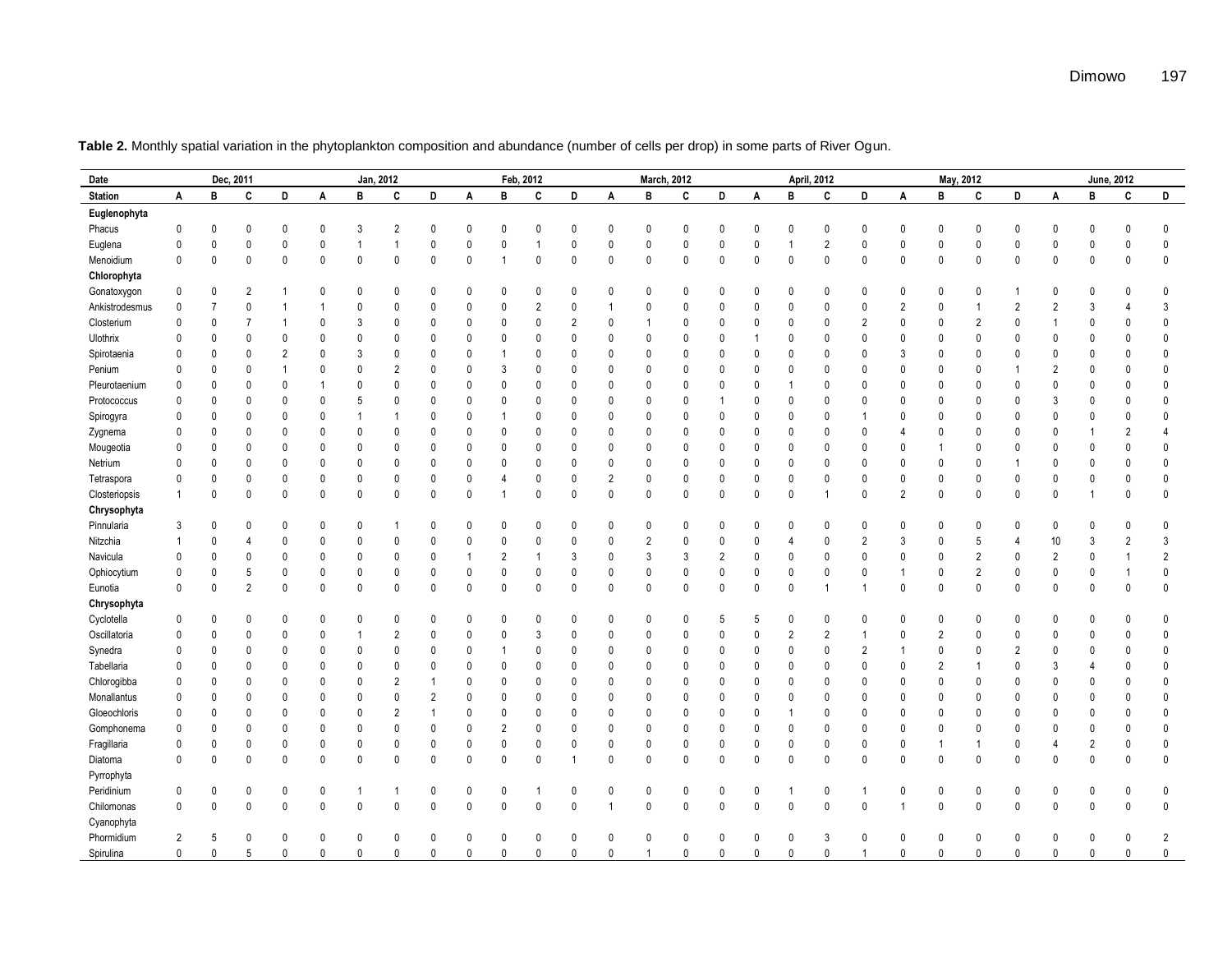#### **Table 2.** Contd

| Anabaena       |      |      |      |      |      |      |      |               |      |      |      |      |              |              |      |      |      |               |      |      |          |      |      |      |                   |      |      |      |
|----------------|------|------|------|------|------|------|------|---------------|------|------|------|------|--------------|--------------|------|------|------|---------------|------|------|----------|------|------|------|-------------------|------|------|------|
| Aphanocapsa    | 0    |      |      | 14   | 10   |      |      |               |      |      |      |      |              | $\theta$     |      |      |      |               |      |      |          |      |      |      |                   | C    |      |      |
| Merismopedia   | 0    |      |      |      |      |      |      |               |      |      |      | 0    | $\mathbf{0}$ | $\mathbf{0}$ | 0    |      | 0    |               |      |      | $\Omega$ | h    |      |      |                   |      |      |      |
| Coelosphaerium |      |      |      |      |      |      |      | 10            |      |      |      |      |              |              |      |      |      |               |      |      |          |      |      |      |                   |      |      |      |
| Polycystis     |      |      |      |      |      |      |      |               |      |      |      |      |              |              |      |      |      |               |      |      |          |      |      |      |                   |      |      |      |
| N              |      | 12   |      | 20   | 15   | 18   |      | 17            |      | 20   | 14   | 14   |              | 11           | 9    | 12   |      |               | 12   | 15   | 29       | 14   | 24   | 15   | 37                | 28   | 24   | 37   |
| s              |      |      |      |      |      |      |      |               |      | 11   |      |      |              |              |      |      |      |               |      | Q    | 11       |      |      | 8    | $12 \overline{ }$ | 11   | 10   | 12   |
| Hs             | 0.50 | 1.03 | 1.21 | 1.07 | 0.94 | 0.85 | 0.53 | 1.02          | 0.28 | 0.73 | 0.72 | 0.90 | 0.24         | 0.72         | 0.69 | 0.79 | 0.76 | 0.50          | 0.69 | 0.60 | 1.07     | 0.81 | 0.90 | 0.69 | 1.22              | 1.04 | 0.96 | 1.22 |
| D              | 1.51 | 0.58 | 1.20 | 1.34 | 1.29 | 1.89 | 2.41 | 1.21          | .15  | 2.46 | 1.87 | 1.34 | 1.50         | 1.51         | 1.33 | 1.44 | 1.26 | $2.1^{\circ}$ | 1.73 | 2.32 | 2.04     | 1.60 | 2.25 | 2.07 | 1.97              | 2.08 | 2.04 | 1.97 |
| d              | 1.54 | 0.40 | 1.55 | 1.67 | 1.48 | 2.42 | 3.03 | $1.4^{\circ}$ | 0.91 | 3.34 | 2.27 | 1.52 | 1.44         | 1.67         | 1.37 | 1.61 | 1.30 | 2.50          | 2.01 | 2.95 | 2.97     | 1.89 | 3.15 | 2.58 | 3.05              | 3.00 | 2.83 | 3.05 |
|                | 0.25 | 1.03 | 0.47 | 0.41 | 0.41 | 0.28 | 0.17 | 0.44          | 0.28 | 0.21 | 0.26 | 0.39 | 0.15         | 0.31         | 0.34 | 0.34 | 0.38 | 0.18          | 0.27 | 0.19 | 0.31     | 0.31 | 0.26 | 0.23 | 0.34              | 0.30 | 0.29 | 0.34 |
|                | 0.31 | 0.51 | 0.20 | 0.51 | 0.48 |      |      | 0.40          | 0.56 | 0.12 | 0.21 | 0.24 | 0.38         | 0.26         | 0.33 | 0.26 | 0.34 | 0.21          | 0.19 | 0.15 | 0.13     | 0.26 | 0.12 | 0.16 | 0.13              | 0.11 | 0.13 | 0.09 |

**Table 3.** Monthly spatial variation in the zooplankton composition and abundance (number of individuals per drop) in some parts of River Ogun.

| Date          |             | Dec, 2011      |                |              | Jan, 2012    |                |              |              |                | Feb, 2012             |              |   |          |   | <b>March, 2012</b> |   |   |    | <b>April, 2012</b> |              |                |   | May, 2012 |          |          |                | <b>June, 2012</b> |                |
|---------------|-------------|----------------|----------------|--------------|--------------|----------------|--------------|--------------|----------------|-----------------------|--------------|---|----------|---|--------------------|---|---|----|--------------------|--------------|----------------|---|-----------|----------|----------|----------------|-------------------|----------------|
| Site          | Α           | B              | C              | D            | Α            | в              | C            | D            | Α              | B                     | C            | D | Α        | В | C                  | D | A | в  | C                  | D            | Α              | В | C         | D        | Α        | в              | C                 | D              |
| Rotifera      |             |                |                |              |              |                |              |              |                |                       |              |   |          |   |                    |   |   |    |                    |              |                |   |           |          |          |                |                   |                |
| Platyias      | 2           | $\mathbf{0}$   |                | $\mathbf{0}$ |              |                |              | $\Omega$     | $\mathbf{0}$   | $\mathbf{0}$          | $\Omega$     |   |          |   |                    |   |   |    |                    |              |                |   |           |          | $\Omega$ |                |                   |                |
| Cupelopagis   |             | 3              | $\mathbf 0$    |              |              | 3              |              |              |                |                       | $\Omega$     |   |          |   |                    |   |   |    |                    |              |                |   |           |          |          |                |                   |                |
| Keratella     |             | 5              | 10             | $\mathbf{0}$ | $\mathbf{0}$ |                |              | $\mathbf{0}$ | 0              | $\mathbf{0}$          | $\Omega$     |   |          |   |                    |   |   |    |                    |              |                |   |           |          |          |                |                   |                |
| Testudinella  |             | 0              | $\overline{2}$ | 4            | $\mathbf{0}$ |                | $\mathbf{0}$ | $\mathbf 0$  | 0              | 0                     | $\mathbf{0}$ | 0 | $\Omega$ |   |                    |   | 0 |    |                    |              | ∩              |   |           |          | $\Omega$ |                |                   | 0              |
| Protozoa      |             |                |                |              |              |                |              |              |                |                       |              |   |          |   |                    |   |   |    |                    |              |                |   |           |          |          |                |                   |                |
| Amoeba        |             | $\overline{2}$ | $\mathbf 0$    | 2            | 0            |                | 0            | $\mathbf 0$  | 4              | 0                     | $\Omega$     |   |          |   |                    |   |   |    |                    |              |                |   |           |          |          |                |                   |                |
| Oikomonas     |             | $\mathbf 0$    | $\mathbf{0}$   | $\mathbf{0}$ | $\mathbf{0}$ | $\overline{2}$ | $\mathbf{0}$ | 0            | 0              | 0                     | 0            |   |          |   |                    |   |   |    |                    |              | $\Omega$       |   |           |          | $\Omega$ |                |                   |                |
| Paramecium    | 0           | 0              | $\mathbf{0}$   |              | 2            |                | 0            |              | 0              | 0                     | 0            |   |          |   |                    |   |   |    |                    |              |                |   |           |          |          |                |                   |                |
| Blepharisma   | 3           | $\mathbf 0$    | -3             |              | $\mathbf{0}$ |                | $\mathbf{0}$ | $\mathbf{0}$ | $\mathbf 0$    | 0                     |              | 0 | $\Omega$ |   |                    |   | 0 |    |                    | <sup>0</sup> | 0              |   |           | 0        | 0        |                |                   | 0              |
| Copepoda      |             |                |                |              |              |                |              |              |                |                       |              |   |          |   |                    |   |   |    |                    |              |                |   |           |          |          |                |                   |                |
| Diaptomus     | 0           | $\overline{2}$ | 3              | 0            | 0            | $\overline{2}$ | 0            | 0            |                | $\Omega$              |              |   |          |   |                    |   |   |    |                    |              |                |   |           |          |          |                |                   |                |
| Canthocamptus | 0           | $\Omega$       | $\mathbf 0$    | $\mathbf{0}$ | $\mathbf{0}$ |                | $\mathbf{0}$ | $\mathbf 0$  | $\overline{2}$ |                       | $\Omega$     |   |          |   |                    |   |   |    |                    |              |                |   |           |          | $\cap$   |                |                   | 0              |
| Cladocera     |             |                |                |              |              |                |              |              |                |                       |              |   |          |   |                    |   |   |    |                    |              |                |   |           |          |          |                |                   |                |
| Polyphemus    | $\mathbf 0$ | $\mathbf 0$    | 3              |              | $\mathbf{0}$ |                | $\mathbf 0$  | $\mathbf 0$  | $\mathbf 0$    | $\mathbf{0}$          |              |   |          |   |                    |   |   |    |                    |              |                |   |           |          |          |                |                   |                |
| Ceriodaphnia  | 2           | $\mathbf{0}$   |                | $\Omega$     | $\Omega$     |                | $\mathbf{0}$ | $\mathbf{0}$ | 0              | $\mathbf{0}$          |              |   |          |   |                    |   |   |    |                    |              |                |   |           |          | $\Omega$ |                |                   |                |
| Scapholeberis |             | $\mathbf{0}$   | $\mathbf{0}$   | $\mathbf{0}$ | $\mathbf{0}$ |                | 0            | $\mathbf{0}$ | $\mathbf{0}$   |                       | $\Omega$     |   |          |   |                    |   |   |    |                    |              | $\overline{2}$ |   |           |          | .5       |                |                   |                |
| Bosmina       | $\Omega$    | $\mathbf{0}$   | 0              | $\Omega$     | 0            |                | 0            | $\mathbf{0}$ | 0              | $\Omega$              |              |   |          |   |                    |   |   |    |                    |              |                |   |           |          |          |                |                   |                |
| Eurycerus     | 0           | $\mathbf 0$    | $\mathbf 0$    | $\mathbf{0}$ | $\mathbf{0}$ |                | $\mathbf{0}$ | $\mathbf{0}$ | 0              | $\boldsymbol{\Delta}$ |              | U |          |   |                    |   |   |    |                    |              | $\Omega$       |   |           | $\Omega$ | 3        | $\overline{2}$ |                   | $\overline{2}$ |
| Ostracoda     |             |                |                |              |              |                |              |              |                |                       |              |   |          |   |                    |   |   |    |                    |              |                |   |           |          |          |                |                   |                |
| Cypridiopsis  | 0           | 0              | $\mathbf 0$    | 0            | $\mathbf{0}$ |                | $\mathbf{0}$ | 0            | 0              | $\mathbf{0}$          | $\Omega$     |   |          |   |                    |   |   |    |                    |              |                |   |           |          |          |                |                   |                |
| N             | 18          | 12             | 29             | 16           | 6            | 15             | 9            | 5            | 8              |                       | 6            |   |          |   |                    |   |   | 10 | g                  |              |                |   |           | 13       | 19       | 13             | 16                | 17             |
| S             | 8           |                |                | 6            |              |                | 3            | 2            |                |                       | 3            | 3 |          | 3 | 3                  | 5 | 3 | 5  | 3                  | 6            | $\overline{2}$ | 3 | b         | 3        | 5        |                | 6                 | 6              |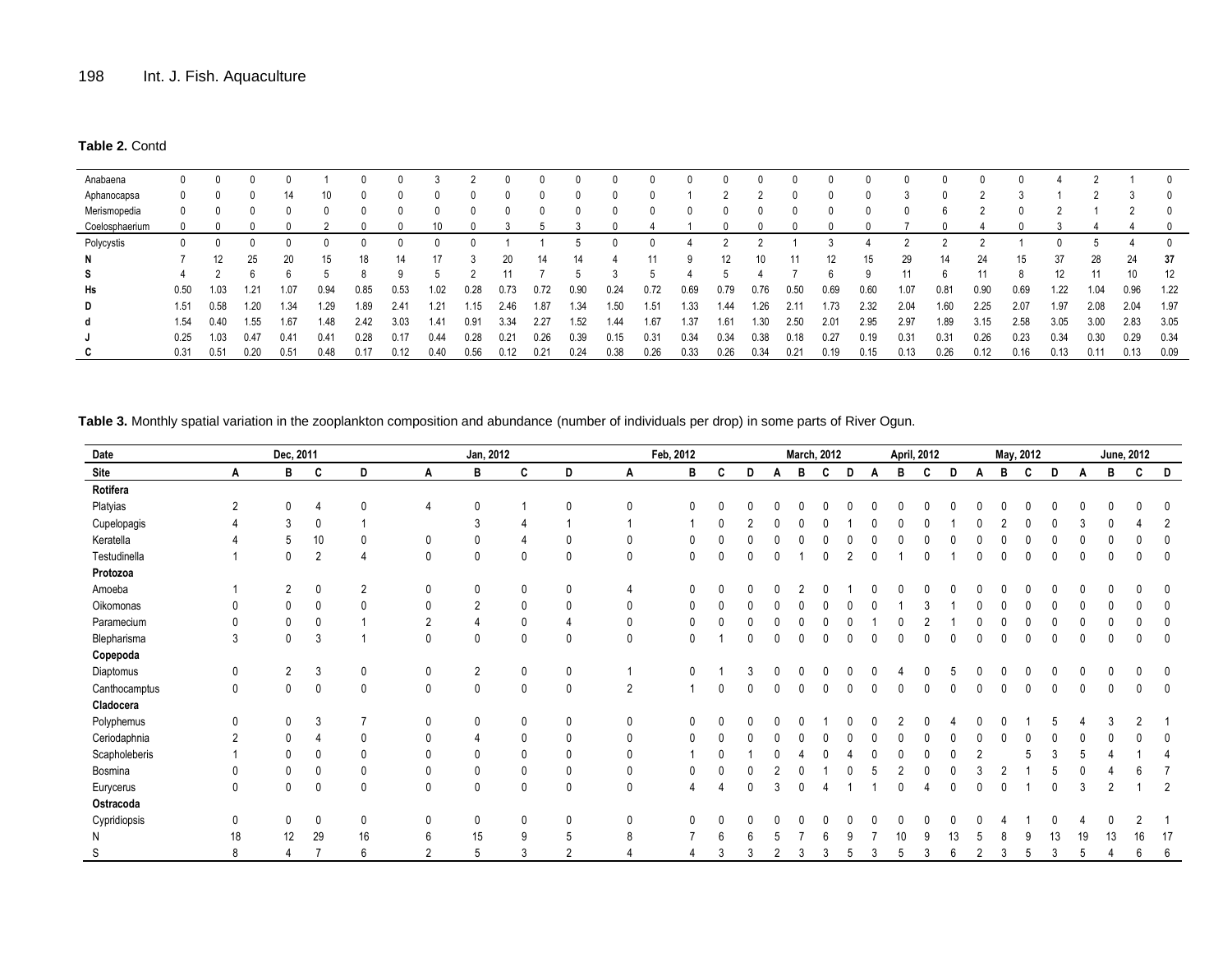**Table 3.** Contd

| Hs. | 0.85  0.88  1.26  0.91                                                                                                                                                                              |  | 0.68 0.94 0.80 0.58 0.60 0.50 0.54 0.54 0.58 0.64 0.54 0.57 0.64 0.65 0.80 0.75 0.58 0.72 0.57 1.00 1.09 0.93 0.91 0.96 |  |  |  |  |  |  |  |  |  |  |  |  |
|-----|-----------------------------------------------------------------------------------------------------------------------------------------------------------------------------------------------------|--|-------------------------------------------------------------------------------------------------------------------------|--|--|--|--|--|--|--|--|--|--|--|--|
|     | 1.89 1.15 1.30 1.50 0.82 1.29 1.00 0.89 1.41 1.51 1.22 1.22 0.89 1.13 1.22 1.67 1.13 1.58 1.00 1.66 0.89 1.06 1.67 0.83 1.15 1.11 1.50 1.46                                                         |  |                                                                                                                         |  |  |  |  |  |  |  |  |  |  |  |  |
|     | 2.42 1.21 1.78 1.80 0.56 1.48 0.91 0.62 1.44 1.54 1.12 1.12 0.62 1.03 1.12 1.82 1.03 1.74 0.91 1.95 0.62 0.96 1.82 0.78 1.36 1.17 1.80 1.76                                                         |  |                                                                                                                         |  |  |  |  |  |  |  |  |  |  |  |  |
|     | $0.28$ $0.44$ $0.45$ $0.35$ $0.68$ $0.41$ $0.50$ $0.58$ $0.30$ $0.25$ $0.34$ $0.34$ $0.58$ $0.40$ $0.34$ $0.24$ $0.40$ $0.26$ $0.50$ $0.29$ $0.58$ $0.46$ $0.24$ $0.63$ $0.47$ $0.46$ $0.35$ $0.37$ |  |                                                                                                                         |  |  |  |  |  |  |  |  |  |  |  |  |
|     | 0.16 0.29 0.19 0.28 0.56 0.22 0.41 0.68 0.34 0.39 0.50 0.39 0.52 0.43 0.50 0.28 0.55 0.26 0.36 0.27 0.52 0.38 0.36 0.35 0.21 0.27 0.24 0.26                                                         |  |                                                                                                                         |  |  |  |  |  |  |  |  |  |  |  |  |



**Figure 2.** Percentage distribution of phytoplankton classes in station A.



**Figure 3.** Percentage distribution of phytoplankton classes in station B.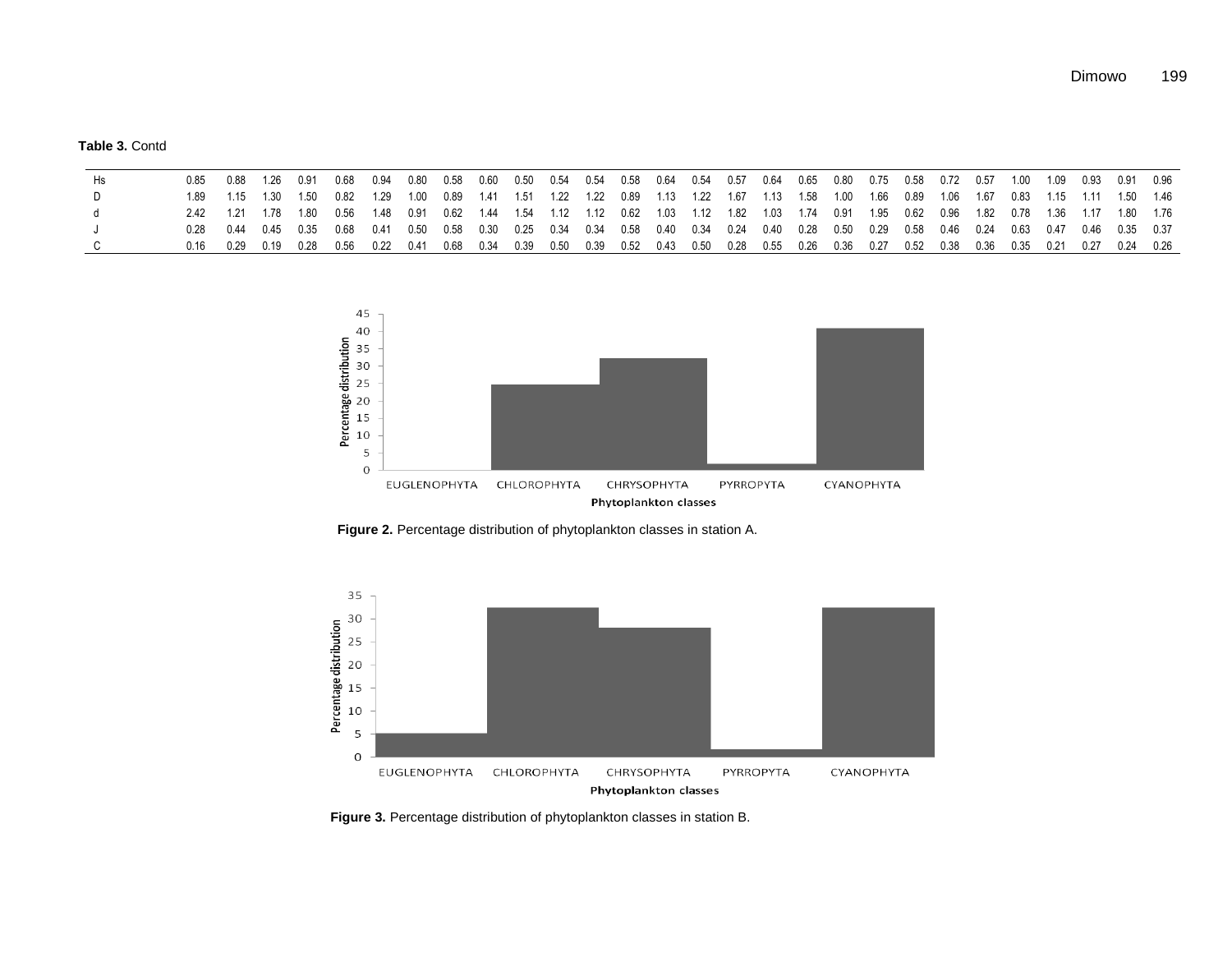

**Figure 4.** Percentage distribution of phytoplankton classes in station C.



**Figure 5.** Percentage distribution of phytoplankton classes in station D.



**Figure 6.** Percentage distribution of zooplankton classes in station A.

#### **DISCUSSION**

For the 4 Stations, water temperature was lowest in Station A in December, 2011 and was highest in Station C in May, 2012. It was observed that for the first four months of this study, the dissolved oxygen values were very critically low, that is, less than 5 mg/l. This could have been caused by pollution due to anthropogenic activities carried out around the water resource. Jaji et al. (2007) reported that pollution of Ogun river water along its course is evidenced by the high concentrations of pollution indicators, nutrients and trace metals above

#### the acceptable limit.

In the frequency distribution of phytoplankton classes, Cyanophyta was predominant in all the stations excluding station B where there was a tie between Cyanophyta and Chlorophyta. The dominance of Cyanophyta in this river is similar to findings by Sekadende et al. (2004), Ogato (2007), Deng et al. (2007), and Shakila and Natarajan (2012).

In the frequency distribution of zooplankton classes, Cladocera was predominant in all the stations. This is shown in Figures 6, 7, 8 and 9. The dominance of Cladocera in this river is similar to findings by Ude et al.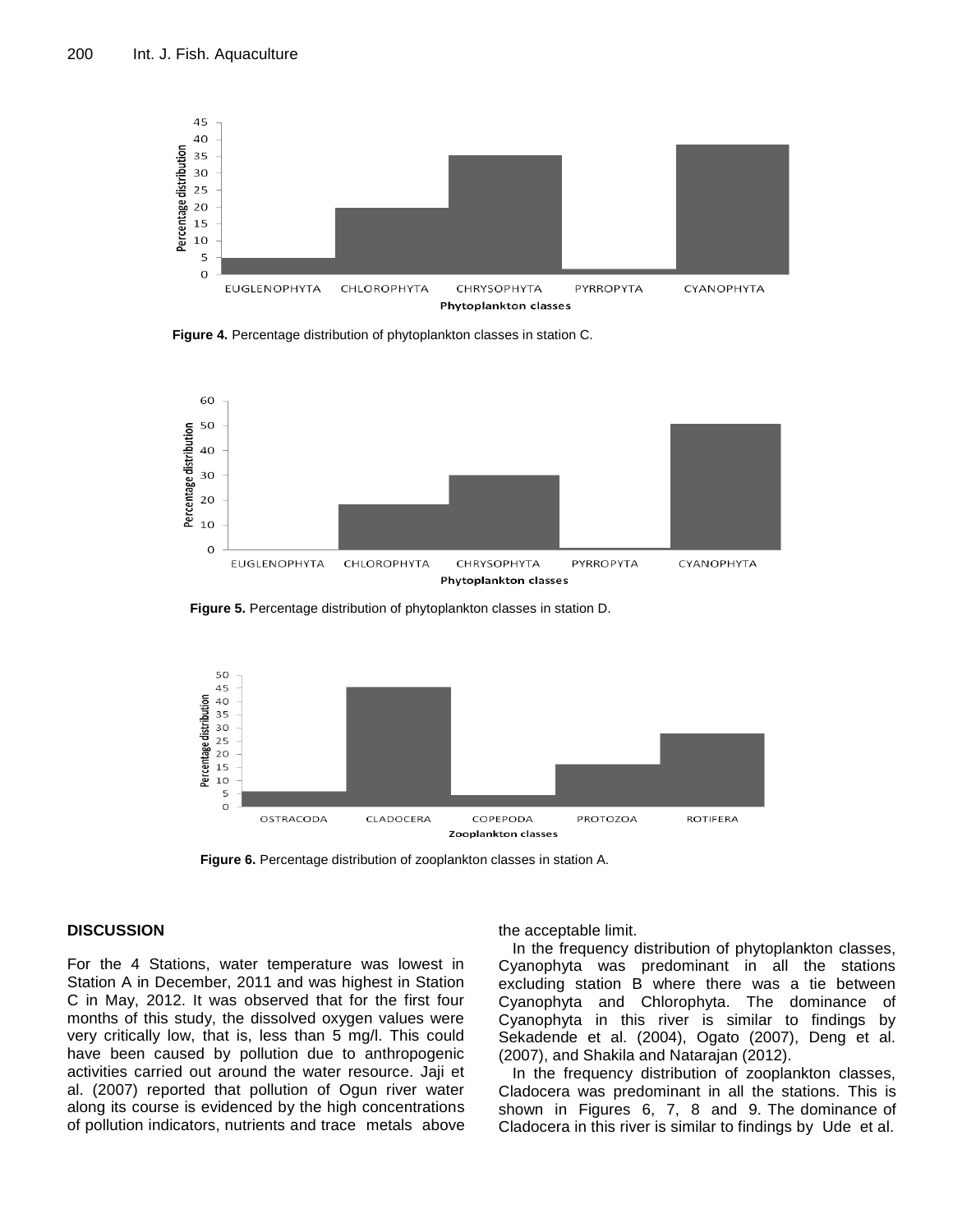

**Figure 7.** Percentage distribution of zooplankton classes in station B.



**Figure 8.** Percentage distribution of zooplankton classes in station C.



**Figure 9.** Percentage distribution of zooplankton classes in station D.

(2011) and Ogbuagu and Ayoade (2012).

#### **ACKNOWLEDGEMENTS**

We thank all the members of staff especially Dr. W. O. Alegbeleye of the Department of Aquaculture and Fisheries Management, Federal University of Agriculture, Abeokuta, Ogun state, Nigeria for their collaborative spirit. We thank Mrs. Binyotubor of the National Institute of Freshwater Fisheries Research for her support. We also appreciate Mr. Thomas Okaku Dimowo for the statistical analyses.

#### **REFERENCES**

- Abohweyere PO (1990). Study of limnological parameter and potential fish yield in Kigera reservoir (extensive system) in Kainji, New Bussa, Nigeria; J. Aqua. Sci. 5: 53-58.
- Adakole JA, Abulode DS, Balarabe ML (2008). Assessment of Water Quality of a Man-Made Lake in Zaria, Nigeria; In Proceedings of Taal, 2007: The 12th World Lake Conference: 1373-1382.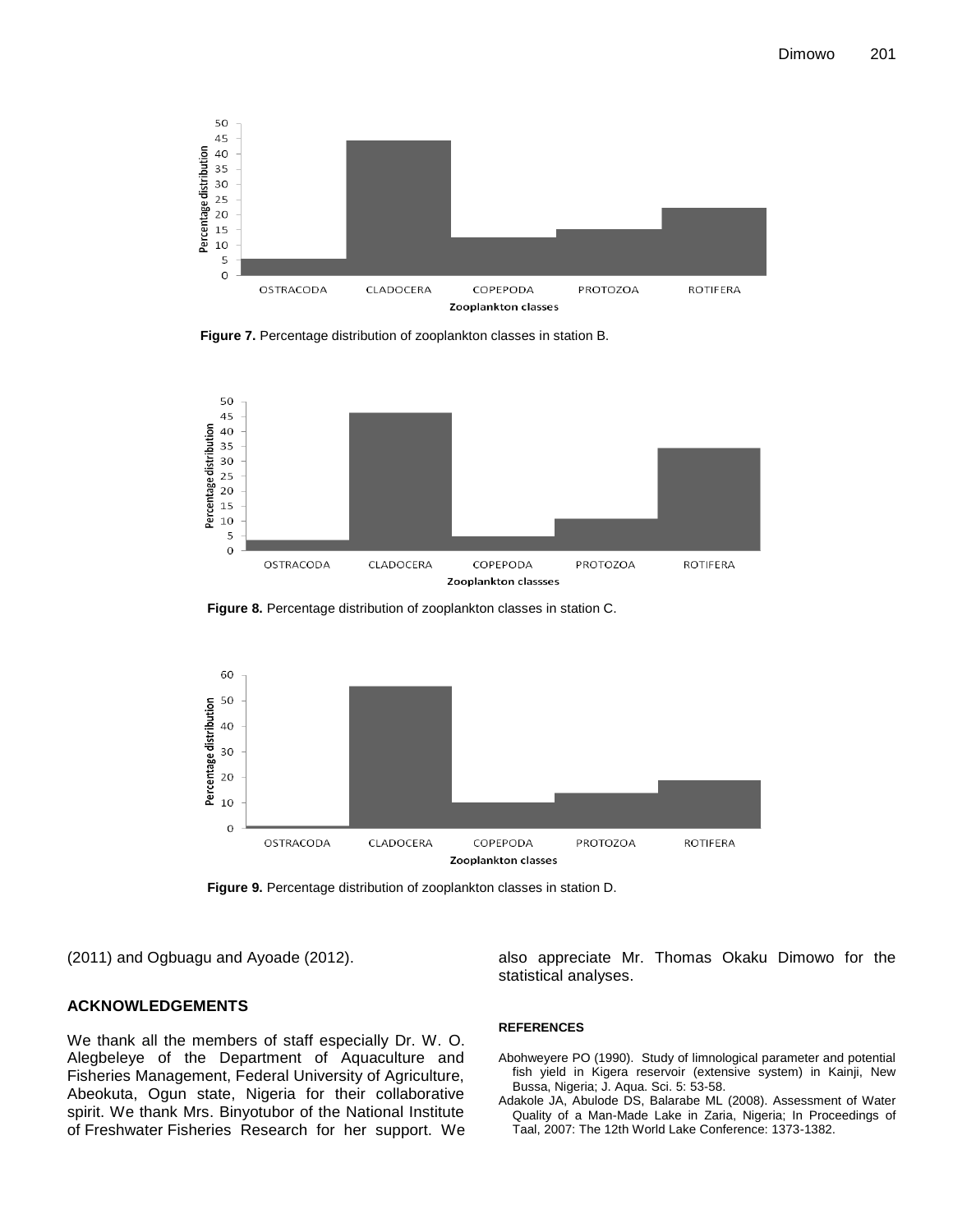- Adejuwon JO, Adelakun MO (2012). Physiochemical and bacteriological analysis of surface water in Ewekoro Local Government Area of Ogun State, Nigeria: Case study of Lala, Yobo and Agodo Rivers; Int. J. Water Res.Environ. Eng. 4(3): 66-72. ISSN 1991-637X.
- Adeogun 0A, Fafioye OO, Olaleye BA, Ngobili GO (2005). The relationship between some physicochemical parameters and plankton composition on fish production in ponds. In the 19th annual conference of the Fisheries Society of Nigeria (FISON), Ilorin, Nigeria.
- Adesalu TA, Nwankwo DI (2008). Effect of Water quality Indices on Phytoplankton of a Sluggish Tidal Creek in Lagos, Nigeria; Pak. J. Biol. Sci. 11(6): 836-844. ISSN 1028-8880.
- Agbaire PO, Obi CG (2009). Seasonal Variations of Some Physico-Chemical Properties of River Ethiope Water in Abraka, Nigeria; J. Appl. Sci. Environ. Manage. 13(1): 55–57. ISSN 1119-8362.
- Ajuonu N, Ukaonu SU, Oluwajoba EO, Mbawuike BE, Williams AB, Myade EF (2011). The abundance and distribution of plankton species in the bonny estuary; Nigeria; Agriculture and Biology Journal of North America. ISSN Print: 2151-7517, ISSN Online: 2151-7525
- American Public Health Association (APHA) (1998). Standard methods for the examination of water and wastewater. 20th ed., Washington D.C
- Atobatele OE, Ugwumba OA (2008). Seasonal variation in the physicochemistry of a small tropical reservoir (Aiba Reservoir, Iwo, Osun, Nigeria). Afr. J. Biotechnol. 7(12): 1962-1971. ISSN 1684– 5315.
- Ayeni AO, Balogun II, Soneye ASO (2011). Seasonal Assessment of Physico-chemical Concentration of Polluted Urban River: A Case of Ala River in Southwestern-Nigeria; Res. J. Environ. Sci., 5: 22-35. ISSN 1819-3412.
- Ayoade AA, Sowunmi AA, Nwachukwu HI (2004). Gill asymmetry in Labeo ogunensis from Ogun River, Southwest Nig. Rev. Biol. Trop. 52(1):171–175.
- Balarabe ML (2001). Effect of limnological characteristics on zooplankton composition and distribution in Dumbi and Kwangila ponds Zaria, Nigeria. Phd Thezis, Department of Biological Sciences, Ahmadu Bello University, Zaria.
- Bhattacharya AK, Bolaji GA (2010). Fluid flow interactions in Ogun River, Nigeria. IJRRAS 2(2):173-180.
- Bwala RL, Ovie SI, Ajayi O, Haruna A (2010). Preliminary Study On The Limnology And Plankton Abundance In Relation To Fish Production In Some NIFFR Reservoirs; Report and Opinion 2(6). http://www.sciencepub.net/report.
- Chia MA, BakoI S, Alonge SO, Adamu AK (2011). Green algal interactions with physicochemical parameters of some manmade ponds in Zaria, northern Nigeria; Rev. bras. Bot. 34(3). São Paulo; ISSN 0100-8404.
- Chinedu SN, Nwinyi OC, Adetayo YO, Eze VN (2011). Assessment of water quality in Canaanland, Ota, Southwest Nigeria. Agric. Biol. J. North Ame. ISSN Print: 2151-7517, ISSN Online: 2151-7525.
- Davies OA, Ansa E (2010). Comparative Assessment of Water Quality Parameters of Freshwater Tidal Earthen Ponds and Stagnant Concrete tanks for Fish Production in Port Harcourt, Nigeria; I.J.S.N., 1(1): 34-37. ISSN 0973 -3140.
- Deng D, Xie P, Zhou Q, Yang H, Guo L (2007). Studies on temporal and spatial variations of phytoplankton in Lake Chaohu, J. Integrative Plant Biol. 49(4):409-418.
- Edmondson WT (ed.) (1959). Freshwater Biology; John Wiley Sons Inc; New York: ISBN 0-471-23298-X.
- Erondu ES, Chindah AC (1991). Variations in the physico-chemical features and phytoplankton of the New Calabar River at Aluu, Rivers state, Nigeria. NIOMR Technical Paper No. 75; ISBN 978 – 2345 – 078.
- Essien-Ibok MA, Akpan AW, Udo MT, Chude LA, Umoh IA, Asuquo IE (2010). Seasonality in the Physical and Chemical Characteristics of Mbo River, Akwa Ibom State, Nigeria; Nig. J. Agric., Food Environ. 6(1 and 2):60-72.
- Ezekiel EN, Ogamba EN, Abowei JFN (2011). The Zooplankton Species Composition and Abundance in Sombreiro River, Niger

Delta, Nigeria. Asian J. Agric. Sci. 3(3):200-204; ISSN: 2041-3890

- Ezeribe AI, Oshieke KC, Jauro A (2012). Physico-Chemical Properties of Well Water Samples from some Villages in Nigeria with cases of Stained and Mottle Teeth; Sci. World J. 7 (1); ISSN 1597-634.
- Fafioye OO, Olurin KB, Sowunmi AA (2005). Studies on the physicochemical parameters of Omi water body of Ago-Iwoye, Nigeria. Afr. J Biotechnol. 4(9): 1022-1024. ISSN 1684–5315.
- Google Maps (2012). "Map of River Ogun"; (www.maps.google.com.ng/maps?hl=en&ll=7.153952,3.329973&spn =0.033213,0.055189&t=m&z=14) Retrieved 28th July, 2012.
- Ibrahim S (2009). A Survey of Zooplankton diversity of Challawa River, Kano and Evaluation of some of its Physico-Chemical conditions; Bayero J. Pure Appl. Sci. 2(1):19–26.
- Imoobe TOT, Egborge ABM (1997). The Composition, Distribution and Seasonal variation of Crustacea in Jamieson River, Southwest Nigeria. Tropical Freshwater Biology 6:49–63.
- Jaji MO, Bamgbose O, Odukoya OO, Arowolo TA (2007). Water quality assessment of Ogun river, Southwest Nigeria. Environmental Monitoring Assessment 133(1-3):473-482.
- Ladipo MK, Ajibola VO, Oniye SJ (2011). Seasonal Variations in Physicochemical Properties of Water in Some Selected Locations of the Lagos Lagoon. Sci. World J. 6(4):2011. ISSN 1597-6343.
- Margalef R (1951). Diversidad de especies en las cominidales naturales. Publ. Inst. Biol. Appl. 9:5-27.
- Mood YFO (2004). An assessment of water quality in integrated poultry-cum-fish reservoir, NIFFRI New Bussa. In: P.A. Araoye(ed), Conference Proceeding of Fisheries Society of Nigeria (FISON), Ilorin, 29th November – 3rd December, 2004.
- Muhibbu-din OI, Aduwo AO, Adedeji AA (2011). Study of physiochemical parameter of effluent impacted stream in Obafemi Awolowo University, Ile-Ife, Nigeria; A Dissertation submitted to the Department of Zoology, Obafemi Awolowo University, Ile Ife, Osun State, Nigeria.
- Mustapha MK, Omotosho JS (2005). An Assessment of the Physico-Chemical Properties of Moro Lake; Afr. J. Appl. Zool. Environ. Biol. 7: 73–77. ISSN 1119-023X.
- National Bureau of Statistics (NBS) (2012). State Information; (www.nigerianstat.gov.ng/information/details/Ogun).
- Nkwoji JA, Onyema IC, Igbo JK (2010). Wet Season Spatial Occurrence of Phytoplankton and Zooplankton in Lagos Lagoon,Nigeria. Sci. World J. 5(2). ISSN 1597-6343.
- Offem BO, Ayotunde EO, Ikpi GU, Ochang SN, Ada FB (2011). Influence of Seasons on Water Quality, Abundance of Fish and Plankton Species of Ikwori Lake, South-Eastern Nigeria. Fisheries and Aquaculture Journal, 2011: FAJ-13.
- Ogato T (2007). Dynamics of phytoplankton in relation to physicochemical factors in Lake Bishoftu, Ethiopia, M.Sc. Thesis, School of Graduate Studies; Addis Ababa University, Ethiopia.
- Ogbeibu AE (2005). Biostatistics: A practical approach to reseach and data handling. Mindex Publishing Company limited, Benin City, Nigeria.
- Ogbuagu DH, Ayoade AA (2012). Seasonal Dynamics in Plankton Abundance and Diversity of a Freshwater Body in Etche, Nigeria. Environment Natural Resour. Res. 2(2):48 - 59. ISSN 1927-0488 E-ISSN 1927-0496.
- Oketola AA, Osibanjo O, Ejelonu BC, Oladimeji, YB, Damazio OA (2006). Water Quality Assessment of River Ogun around the Cattle Market of Isheri, Nig.. J. Appl. Sci. 6:511-517.
- Onuoha PC, Vyverman W (2010). Hydrochemistry and Plankton Dynamics of Eutrophic Tropical Lagoon; Nature and Science 2010: 8(9).
- Onyema IC (2007). The Phytoplankton Composition, Abundance and Temporal Variation of a Polluted Estuarine Creek in Lagos, Nigeria; Turkish Journal of Fisheries and Aquatic Sciences 7:89-96.
- Oso JA, Fagbuaro O (2008). An Assessment of the Physico-Chemical Properties of a Tropical Reservoir, Southwestern, Nigeria. J. Fish. Int. 3(2):42-45. ISSN: 1817-3381
- Ovie SI (1995). Zooplankton species richness and Sorenson's index of similarity for Asa Lake and some other freshwater ecosystem in Nigeria. National Institute for Freshwater Fisheries annual report. pp. 57-62.